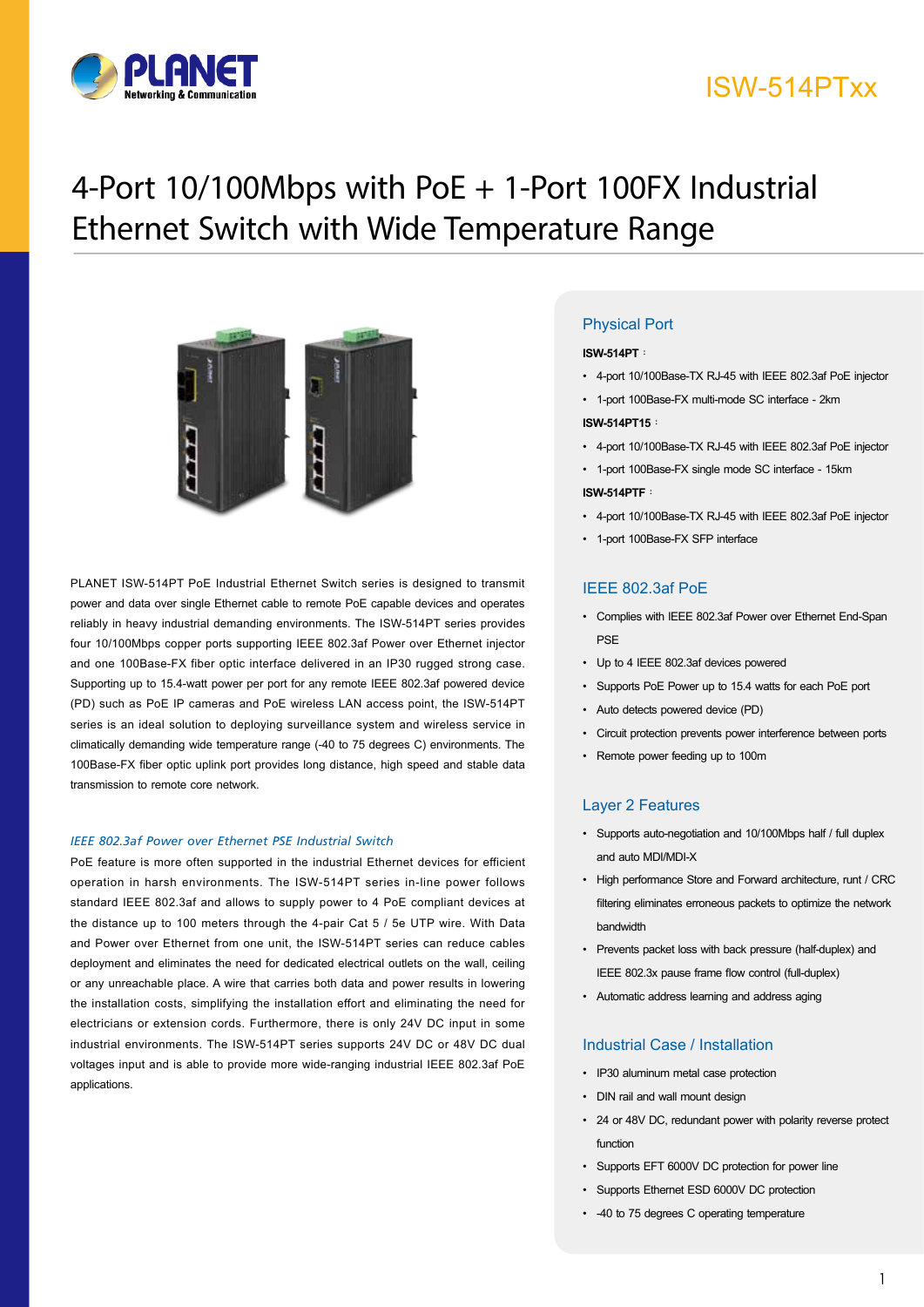

#### *Fiber Optic Link Capability for Flexible Distance Extension*

The ISW-514PT series is equipped with one 100Base-FX port that provides more flexibility for Transportation, Manufacturing, Security and Surveillance on distance extension without any limitation. The ISW-514PT series offers high performance switch architecture as shown below:

**ISW-514PT:** comes with 4 10/100Mbps UTP ports and 1 100FX (SC interface within 2km)

**ISW-514PT15:** comes with 4 10/100Mbps UTP ports and 1 100FX (SC interface within 15km)

**ISW-514PTF:** comes with 4 10/100Mbps UTP ports and 1 100FX (LC interface within optional of Single / Multi-Mode SFP module)

Fiber optic uplink capability makes the ISW-514PT series a suitable model for long distance network deployment. Users can choose the suitable model for network deployment if required

#### *Wide-Temperature Makes Installation Suitable for Harsh Environments*

The ISW-514PT series provides a high level of immunity against electromagnetic interference and heavy electrical surges which are usually found on plant floors or in curbside traffic control cabinets. Being able to operate under wide temperature range from -40 to 75 degrees C, the ISW-514PT series can be placed in almost any difficult environment. It also offers dual-redundant, reversible polarity 24V DC or 48V DC power inputs for high availability applications requiring dual backup power inputs.

#### *Robust Switch performance*

The ISW-514PT series provides non-blocking switch fabric wire-speed throughput as high as 1Gbps and the 2K MAC Address table. It also performs wirespeed packets transfer without risk of packet loss and the Flow Control function is default enabled to provide fast and reliable data transfer. All of the RJ-45 copper interfaces support 10/100Mbps auto-negotiation for optimal speed detection through RJ-45 Category 3, 4, 5, 5e or 6 cable. The standard auto-MDI/ MDI-X support can detect the type of connection to any Ethernet device without requiring special straight-through or crossover cables.

### **Applications**

### *Industrial Area Department / Workgroup PoE Switch*

Providing up to 4 PoE, in-line power interface, the ISW-514PT / ISW-514PT15 / ISW-514PTF can easily build a power centrally-controlled IP phone system, IP camera system, or wireless AP group for industrial network. For instance, 4 cameras or wireless access points can be easily installed around the corner in the industrial environment for surveillance demands or for a wireless roaming network. Without the power-socket limitation, the ISW-514PT series makes the installation of IP cameras or WLAN AP easier and more efficient.

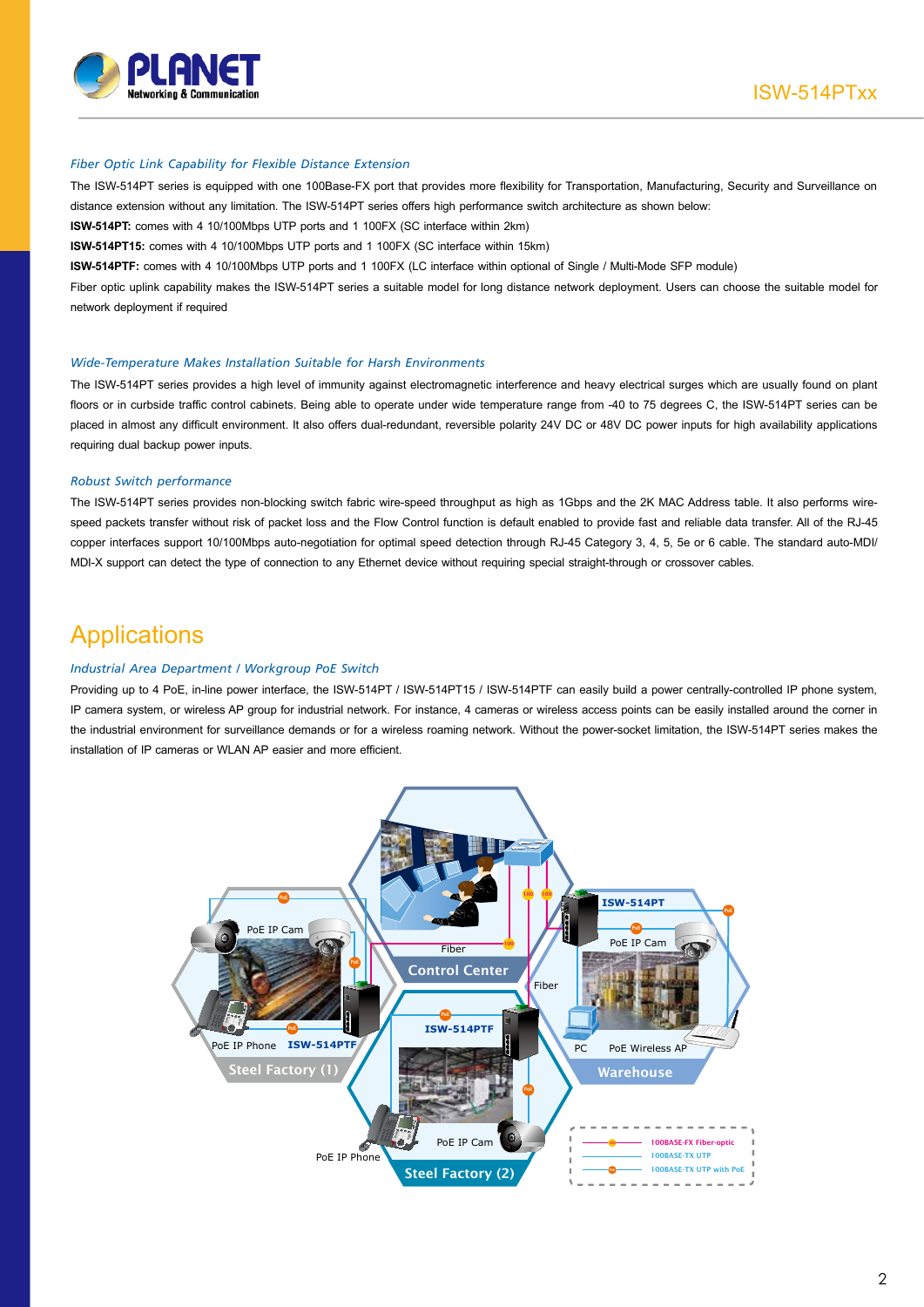



## **Specifications**

|                                 | ISW-514PT / ISW-514PT15 / ISW-514PTF                                                              |
|---------------------------------|---------------------------------------------------------------------------------------------------|
| <b>Hardware Specifications</b>  |                                                                                                   |
| 10/100Base-TX Ports             | 4                                                                                                 |
| 100Base-FX Port                 | $\mathbf{1}$                                                                                      |
| Fiber Port Type                 | ISW-514PT: Multi-Mode<br>ISW-514PT15: Single Mode<br>ISW-514PTF: Vary on SFP                      |
| <b>Connector Type</b>           | <b>ISW-514PT: SC</b><br>ISW-514PT15: SC<br>ISW-514PTF: LC                                         |
| <b>Maximum Distance</b>         | ISW-514PT: 2km<br>ISW-514PT15: 15km<br>ISW-514PTF: Vary on SFP                                    |
| <b>Optical Frequency</b>        | ISW-514PT: 1300nm<br>ISW-514PT15: 1310nm<br>ISW-514PTF: Vary on SFP                               |
| Launch Power (dBm)              | ISW-514PT: Max.: -14<br>Min.: -20<br>ISW-514PT15: Max.: 0<br>Min.: -20<br>ISW-514PTF: Vary on SFP |
| Receive Sensitivity (dBm)       | ISW-514PT: -32<br>ISW-514PT15: -32<br>ISW-514PTF: Vary on SFP                                     |
| IEEE 802.3af PoE ports          | 4                                                                                                 |
| Dimensions (D x W x H)          | 135 x 87.8 x 56 mm                                                                                |
| Weight                          | 842g                                                                                              |
| Power LED                       | Power1, Power2 and Fault<br>Port 1~4: PoE In-Use, LNK/ACT<br>Port 5: LNK/ACT                      |
| <b>Power Requirements</b>       | 24 or 48 VDC, redundant power with polarity reverse protection function                           |
| Installation                    | DIN rail kit and wall mount ear                                                                   |
| Alarm                           | Provides one relay output for power failure<br>Alarm relay current carry ability: 1A @ DC 24V     |
| <b>Power over Ethernet</b>      |                                                                                                   |
| PoE Standard                    | IEEE 802.3af Power over Ethernet / PSE                                                            |
| PoE Power Supply Type           | End-Span                                                                                          |
| PoE Power Output                | Per Port 48V DC, 350mA . max. 15.4 watts                                                          |
| Power Pin Assignment            | $1/2(+), 3/6(-)$                                                                                  |
| <b>Switch Specifications</b>    |                                                                                                   |
| <b>Switch Processing Scheme</b> | Store-and-Forward                                                                                 |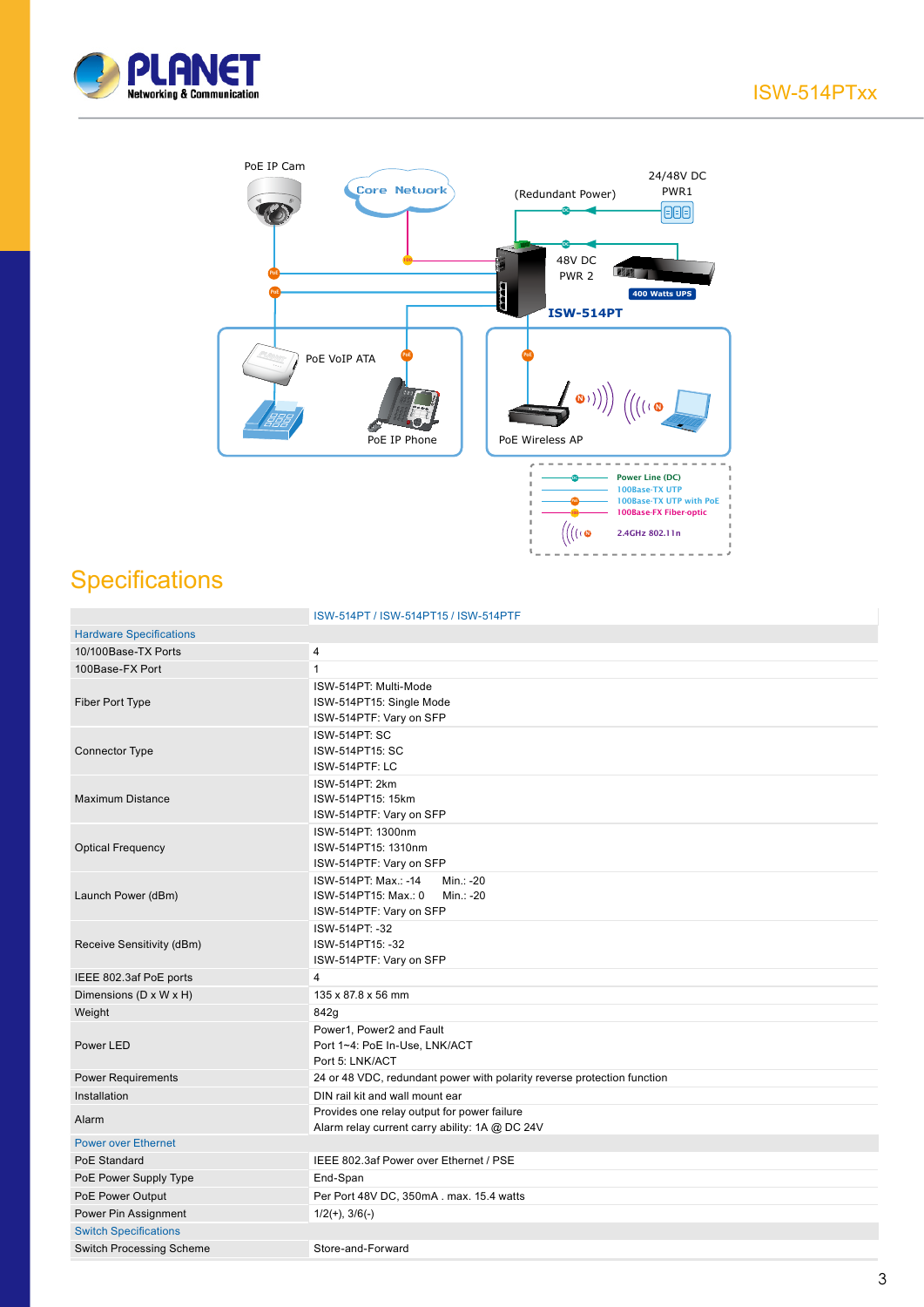

| <b>Address Table</b>           | 2K entries                                                                                                        |
|--------------------------------|-------------------------------------------------------------------------------------------------------------------|
| <b>Flow Control</b>            | Back pressure for half duplex<br>IEEE 802.3x pause frame for full duplex                                          |
| Switch Fabric                  | 1Gbps                                                                                                             |
| Throughput (packet per second) | 0.74Mpps                                                                                                          |
| Network cables                 | 10/100Base-TX:<br>Cat. 3, 4, 5, 5e and 6 UTP cable (100 meters max.)<br>EIA/TIA-568 100-ohm STP (100meters, max.) |
| <b>Standards Conformance</b>   |                                                                                                                   |
| <b>Standards Compliance</b>    | IEEE 802.3 Ethernet<br>IEEE 802.3u Fast Ethernet<br>IEEE 802.3x Flow Control<br>IEEE 802.3af Power over Ethernet  |
| <b>Regulation Compliance</b>   | FCC Part 15 Class A, CE                                                                                           |
| <b>Stability Testing</b>       | IEC60068-2-32 (Free Fall)<br>IEC60068-2-27 (Shock)<br>IEC60068-2-6 (Vibration)                                    |
| Environment                    |                                                                                                                   |
| Temperature                    | Operating: -40~75 degrees C<br>Storage: -40~85 degrees C                                                          |
| Humidity                       | Operating: 5~90%<br>Storage: 5~90% (non-condensing)                                                               |

### ISW-514PT / ISW-514PTS15







*Dimensions ( unit = mm )*

### ISW-514PT / ISW-514PTS15



**ISW-514PSF In-Use**

**ACT <sup>5</sup>**

**In-Use**







*Dimensions ( unit = mm )*